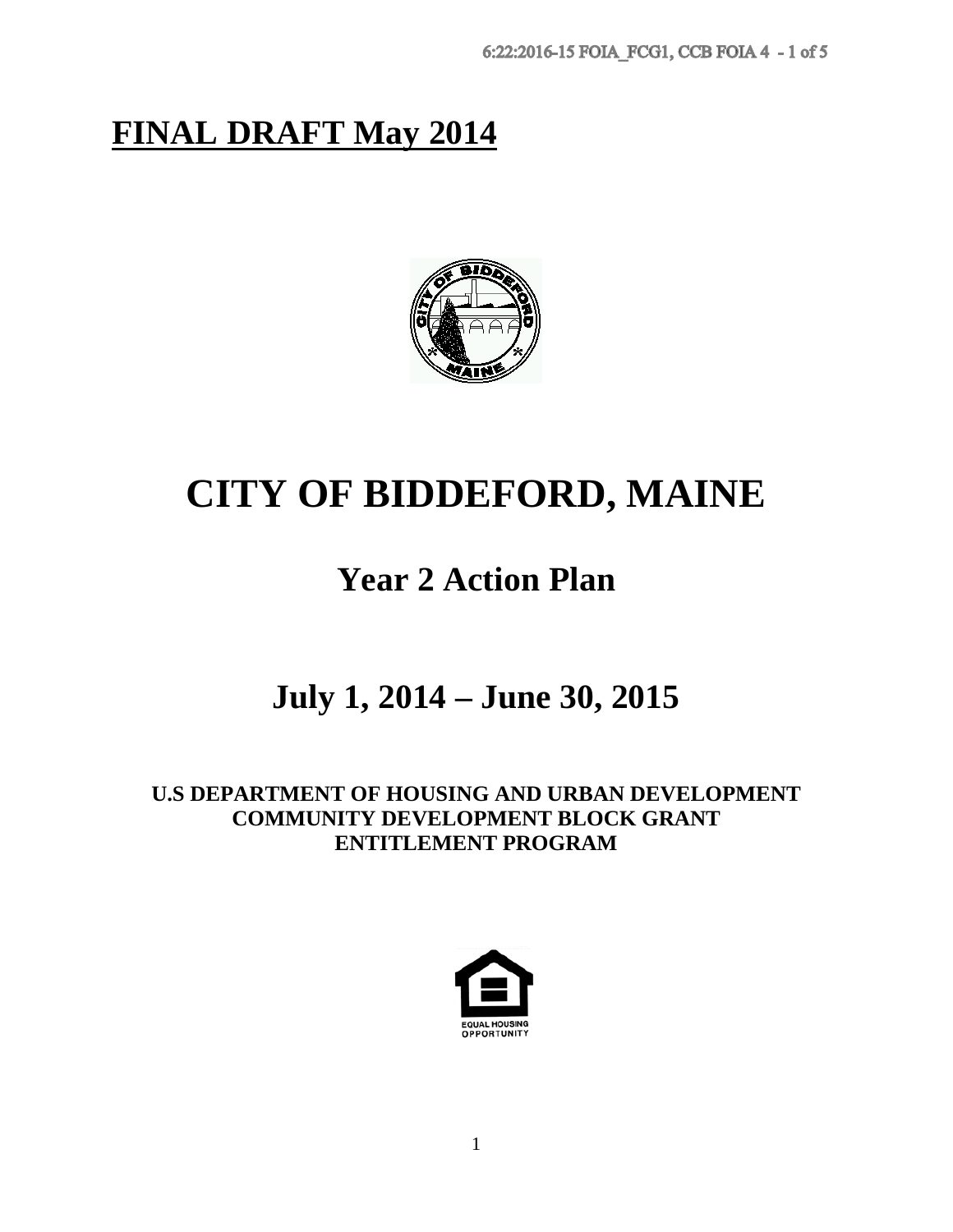#### **The City's Entitlement Mission Statement is as follows:**

"To create a Strategic Plan for the next five years that continues to enhance the community and economic development of the City of Biddeford through targeted public facility and infrastructure improvements, social services, housing, economic development projects, and activities that benefit residents, including low to moderate income persons and special needs population groups."

#### **Objectives and Outcomes**

The following are the priorities, objectives and outcomes for the new Consolidated 5 Year Plan that began on July  $1<sup>st</sup>$ , 2013. These priorities, objectives and outcomes also are part of each individual year's Action Plan. Detailed projects and programs for each of the five years are developed and prioritized from this list. Priorities are listed in the order in which they rank (highest Priority #1, etc.) Each is also addressed within narrative of the Consolidated Plan and are part of the multifaceted approach to continue to address the City's issues. It should be noted that although Infrastructure is Priority 1 from comments collected at the Public Hearings and from the Citizens Advisory Committee, Priority 2, Housing, is to be funded equally with Infrastructure. This was also approved in the City's Five Year Consolidated Plan.

#### **INFRASTRUCTURE**

**Priority 1** - To eliminate slum and blight in the downtown area through infrastructure and public facilities improvements that benefit LMI neighborhoods.

HUD OBJECTIVE – CREATING A SUITABLE LIVING ENVIRONMENT Outcome – Improving sustainbility by promoting viable communities

Objective 1 - Increase access and provide public facilities that provide for the health and safety of residents in LMI neighborhoods.

- Actions**:** 1. Implement sidewalk and other street improvements, ADA projects and beautification projects in LMI neighborhoods for safe and adequate access to services and facilities.
	- 2. Implement park, trail and walkway developments in LMI neighborhoods for safe and adequate recreation needs through acquisition, demolition and redevelopment.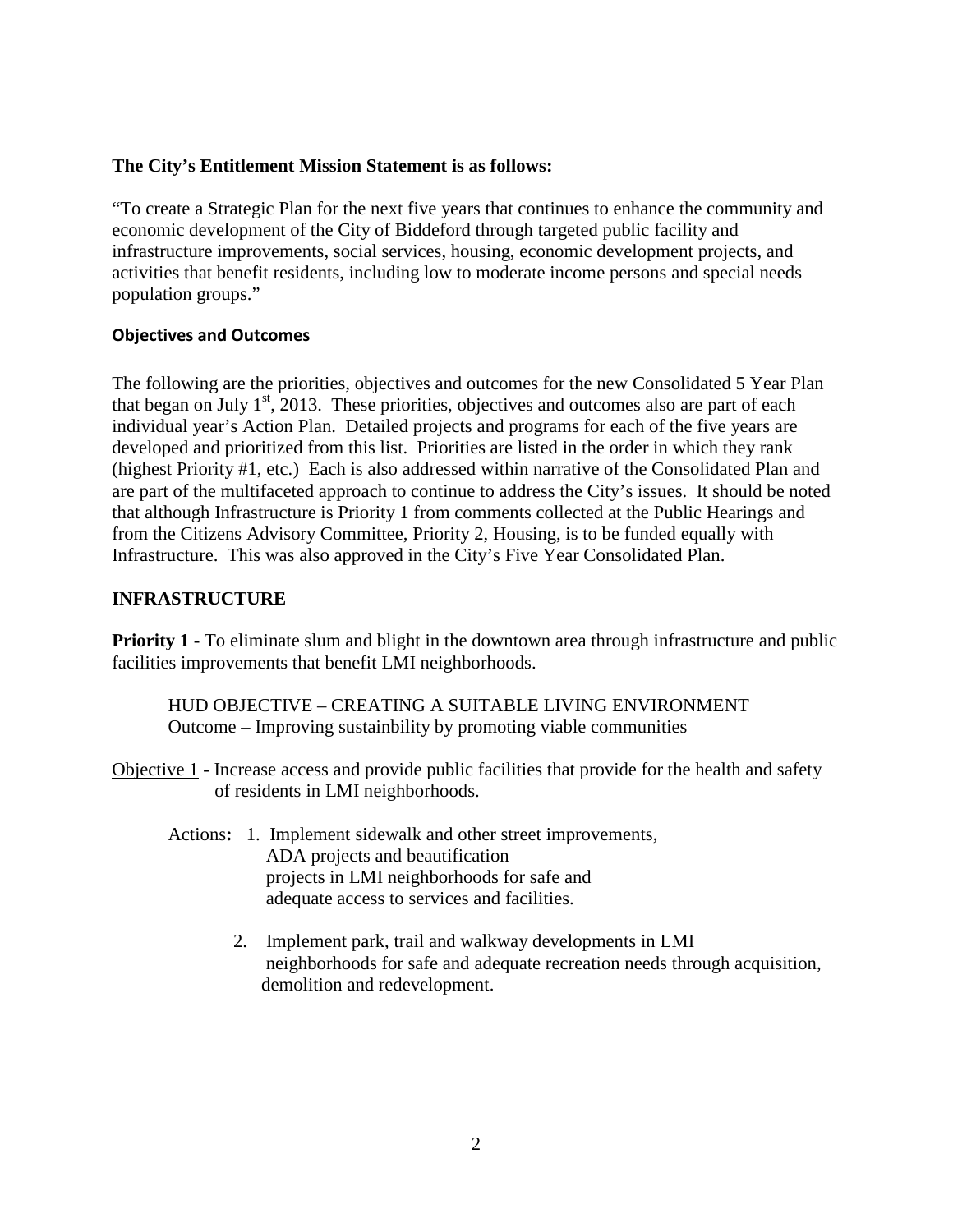#### **ECONOMIC DEVELOPMENT**

HUD OBJECTIVE – CREATING ECONOMIC OPPORTUNITIES Outcome – Improving sustainability by promoting viable communities

Objective 2 - Increase business attraction to promote job creation

- Actions: 1. Provide loan/grant assitance to commercial property owners and businesses through a Downtown Micro Loan Program.
	- 2. Provide for projects that increase the economic viability of the downtown.
	- 3. Implement sustainable energy related projects in the downtown.

#### **HOUSING**

**Priority 2** - To provide a strategy to meet the increasing need for transitional to affordable and supportive housing.

HUD OBJECTIVE – PROVIDING DECENT HOUSING Outcome – Improving availability or accessibility of units

- Objective 1 Increase the supply of safe and adequate affordable housing for low to moderate income persons.
	- Actions: 1. Consider making the City's "surplus" and/or tax acquired real estate available for the development of affordable housing.
		- 2. Consider revisions to the City's zoning and land use standards which would provide incentives, e.g. density bonuses for the development of affordable housing.
		- 3. In partnership with other public/private parties, explore the adaptive re-use and redevelopment of non-residential properties, e.g. mills, churches, etc. into affordable housing.
		- 4. Consider and implement when feasible combinations of housing and community space that support LMI neighborhoods and enhance opportunities for housing occupants.
- Objective 2 Preserve and upgrade the City's housing stock serving low to moderate income persons.
	- Actions: 1. Consider establishment of low interest loan programs to help finance the rehabilitation of the City's downtown housing stock.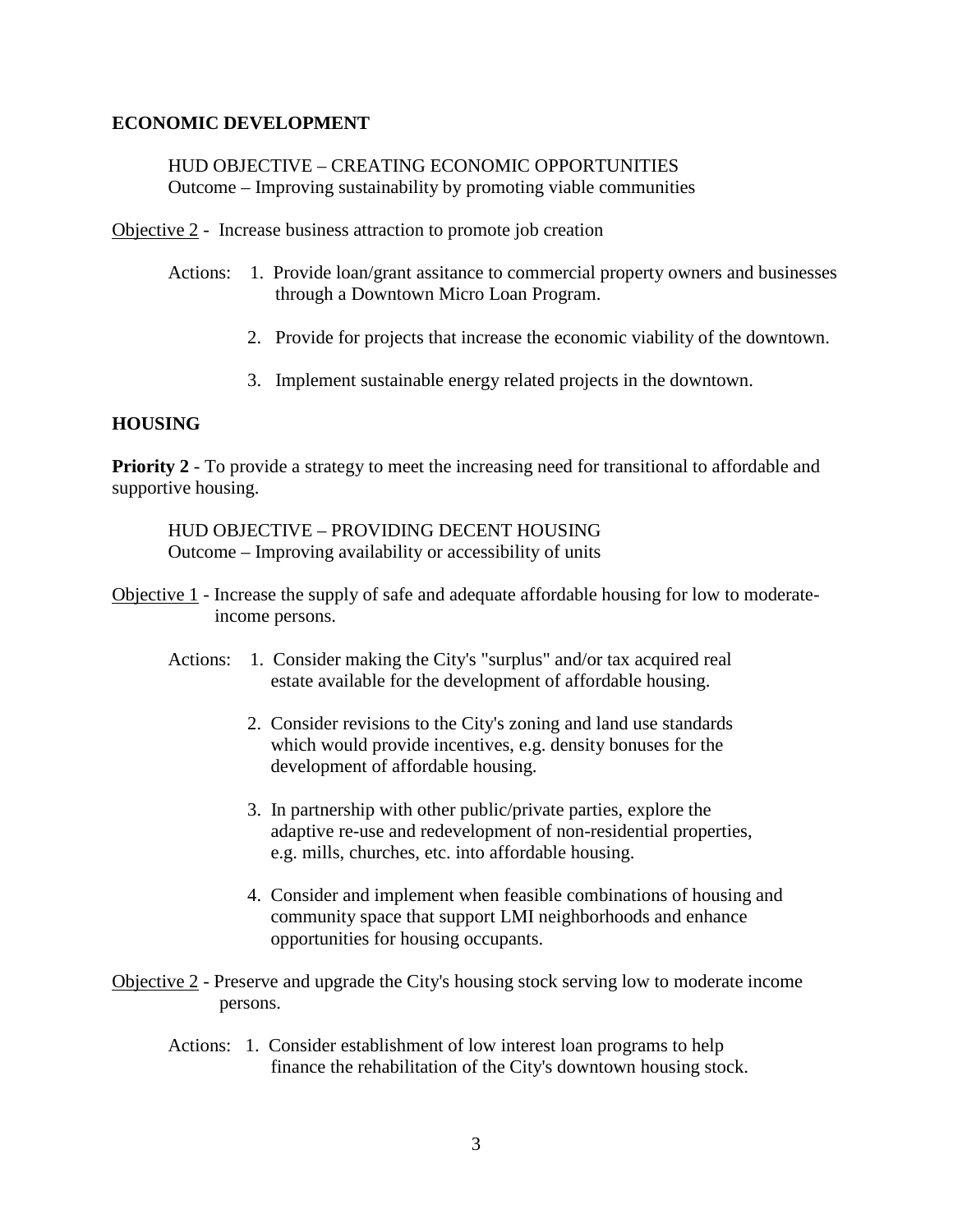- 2. Consider acquisition an demolition of blighted properties for construction of new housing when applicable.
- 3. Provide funding to low to moderate income homeowners for improvements comprised of energy conservation.
- 4. Consider establishment of low interest loan programs to help finance the rehabilitation of the City's downtown housing stock.
- 5. Undertake a systematic and concentrated program of code enforcement to ensure life safety standards are met and to prevent blighting influences on neighborhoods.
- 6. Encourage participation by landlords in the Biddeford Landlords Association and encourage partnerships that provide resources for landlords and tenants.

Objective 3 - Increase opportunities for homeownership for low and moderate income persons.

 Actions: 1. Consider a partnership with other public/private organizations to pool resources to help finance home ownership, e.g. down payments, loan assistance, mortgage interest rate write-downs, and other financing mechanisms.

#### **SOCIAL SERVICES**

 $\setminus$ 

**Priority 3** - Provide educational and work opportunities for homeless and low to moderate income persons, and special needs populations that provide avenues to obtain jobs and/or better paying work opportunities.

HUD OBJECTIVE – CREATING ECONOMIC OPPORTUNITIES Outcome – Improving availability or accessibility of units or services

- Objective 1 Increase the economic prosperity of homeless and low to moderate income persons, and special needs populations, and their ability to afford housing, and health and safety amenities by providing work opportunities and partnerships that provide housing and housing services.
	- Actions: 1. Provide opportunities for homeless and low to moderate income persons, and special needs populations to particpate in work force preparedness and financial management programs that enhance their ability to have access to affordable housing.
		- 2. Provide child care and youth programs that increase the opportunity for homeless and low to moderate income persons, and special needs populations to attend educational and training programs, while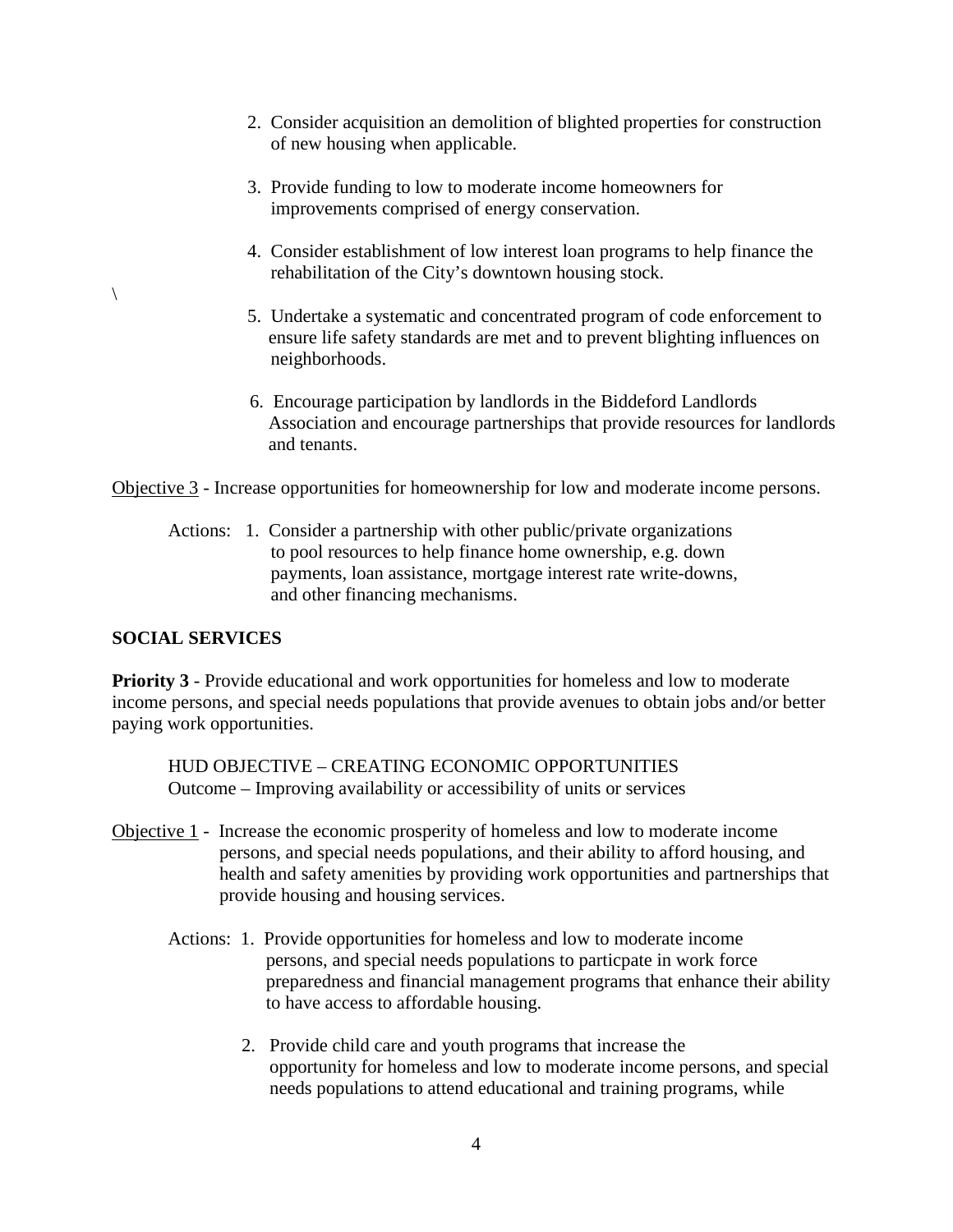providing enrichment programs for youths of all ages.

3. Link local programs to secondary education and training that would be the "next step" for low to moderate income persons, homeless and special needs populations, and implement training and educational programs for these populations.

**Priority 4** - Implement strategies to aid the elderly and special needs populations with access to information and services to increase health and safety and reduce reliance on the City's overburdened Health and Welfare Department that can only provide minimal assistance.

HUD OBJECTIVE – CREATING A SUITABLE LIVING ENVIRONMENT Outcome – Improving availability or accessibity of units or services

Objective 1 - Improve the health and safety of the elderly and special needs populations.

 Actions: 1. Provide and coordinate programs that outreach to the elderly and enable the elderly to access assistance that enhances their quality of life.

**Priority 5** - To reinforce and strengthen the emergency shelter and transitional housing system that is already in place which includes housing, counseling, education and a wide variety of homeless, special needs and LMI assistance.

Objective 1 - Assist and work with the City's Health and Welfare Department, volunteer organizations and agencies to seek collaborative efforts to assist homeless, low to moderate income and special needs populations in Biddeford.

Actions: 1. Encourage network meetings of area resources and services.

\* The following falls under all priority listings and pertains to special needs populations thus giving it a stand alone Objective and Action.

Objective 1 - Provide for a seamless network of social services and assistance for special needs populations.

 Actions: 1. Continue to gather all social service information and examine gaps in existing systems for all special needs population groups (includes diagnostic, rehabilitative, educational, housing and work opportunities).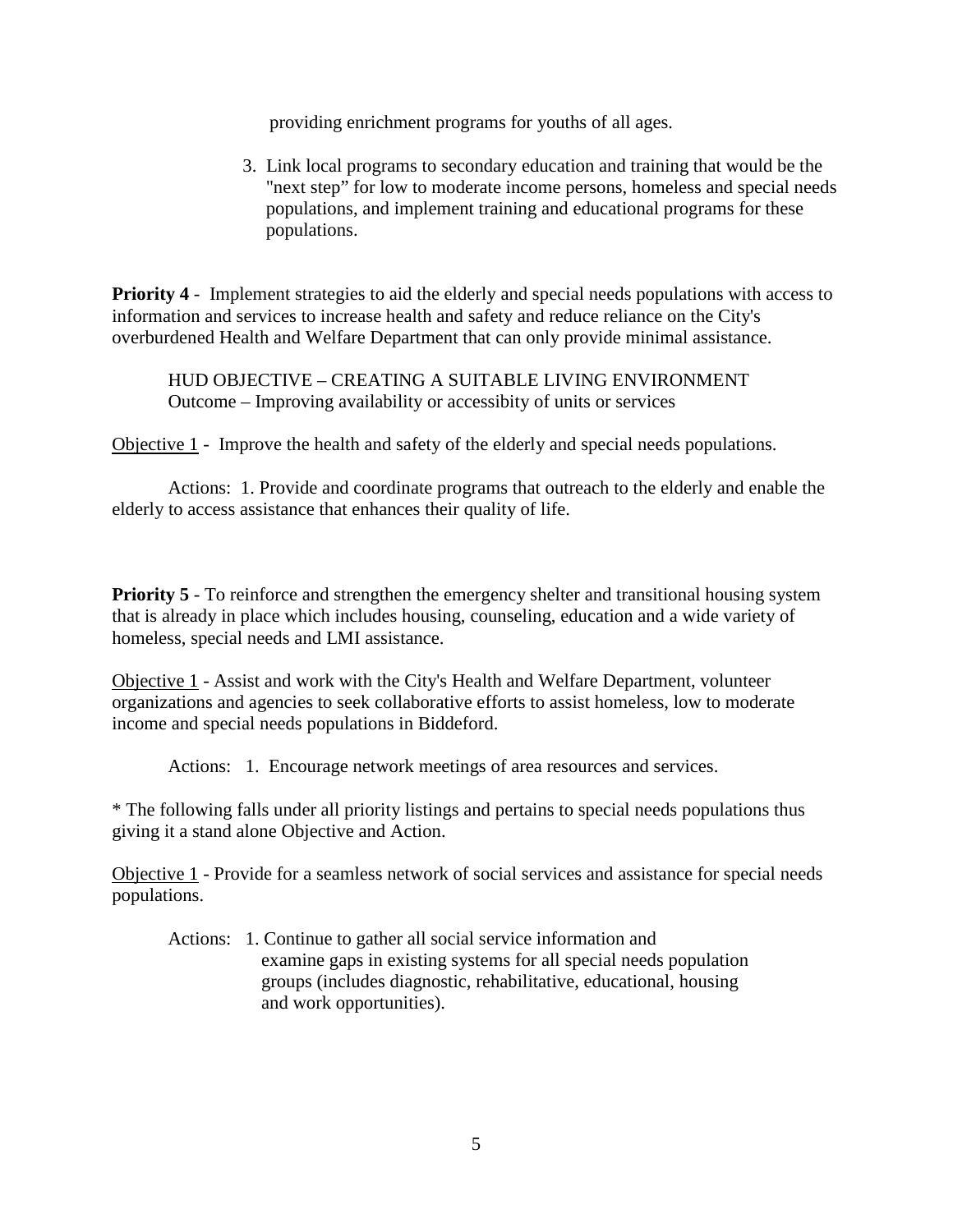Year 2 Projects are detailed below under their respective objectives and actions. Also listed are those projects from the current Year 1 Action Plan proposed for reallocation and/or to be carried over from Year 1. Year 1 is the current project year from July  $1<sup>st</sup>$ , 2013 to June 30<sup>th</sup>, 2014.

Construction/reconstruction of sidewalks, other street improvements and additional qualifying sidewalks is targeted for a total of \$100,000 (23.5%), \$100,000 (23.5%) for housing projects, and \$57,075 (13%) for Park Projects

The Micro Loan Program is to be funded at \$20,000 (5%), Public services are targeted to LMI citizens citywide and are funded for a total of \$63,900 (15%) for implementation of new services and expansion of current services. Administration is funded at \$85,243 (20%). Approximately 80% of the total funds will go to benefit LMI citizens.

The budget is based on \$426,218 that has been allocated for Year 2.

### *The total carryover of funds from Year 1 will be approximately \$200,000.*

1. Identify specific long-term and short-term community development objectives (including economic development activities that create jobs), developed in accordance with the statutory goals described in section 24 CFR 91.1 and the primary objective of the CDBG program to provide decent housing and a suitable living environment and expand economic opportunities, principally for low- and moderate-income persons.

## **Infrastructure**

**Priority 1** - To eliminate slum and blight in the downtown area through infrastructure and public facilities improvements that benefit LMI neighborhoods.

HUD OBJECTIVE – CREATING A SUITABLE LIVING ENVIRONMENT Outcome – Improving sustainbility by promoting viable communities

- Objective 1 Increase access and provide public facilities that provide for the health and safety of residents in LMI neighborhoods.
	- Actions**:** 1. Implement sidewalk and other street improvements, ADA projects and beautification projects in LMI neighborhoods for safe and adequate access to services and facilities.

Project Title: Sidewalk Improvements Timeline: July 1, 2014 to June 30th, 2015 Cost: \$100,000 Benefit: 1,000+/-feet

The City of Biddeford has once again determined that the reconstruction/construction of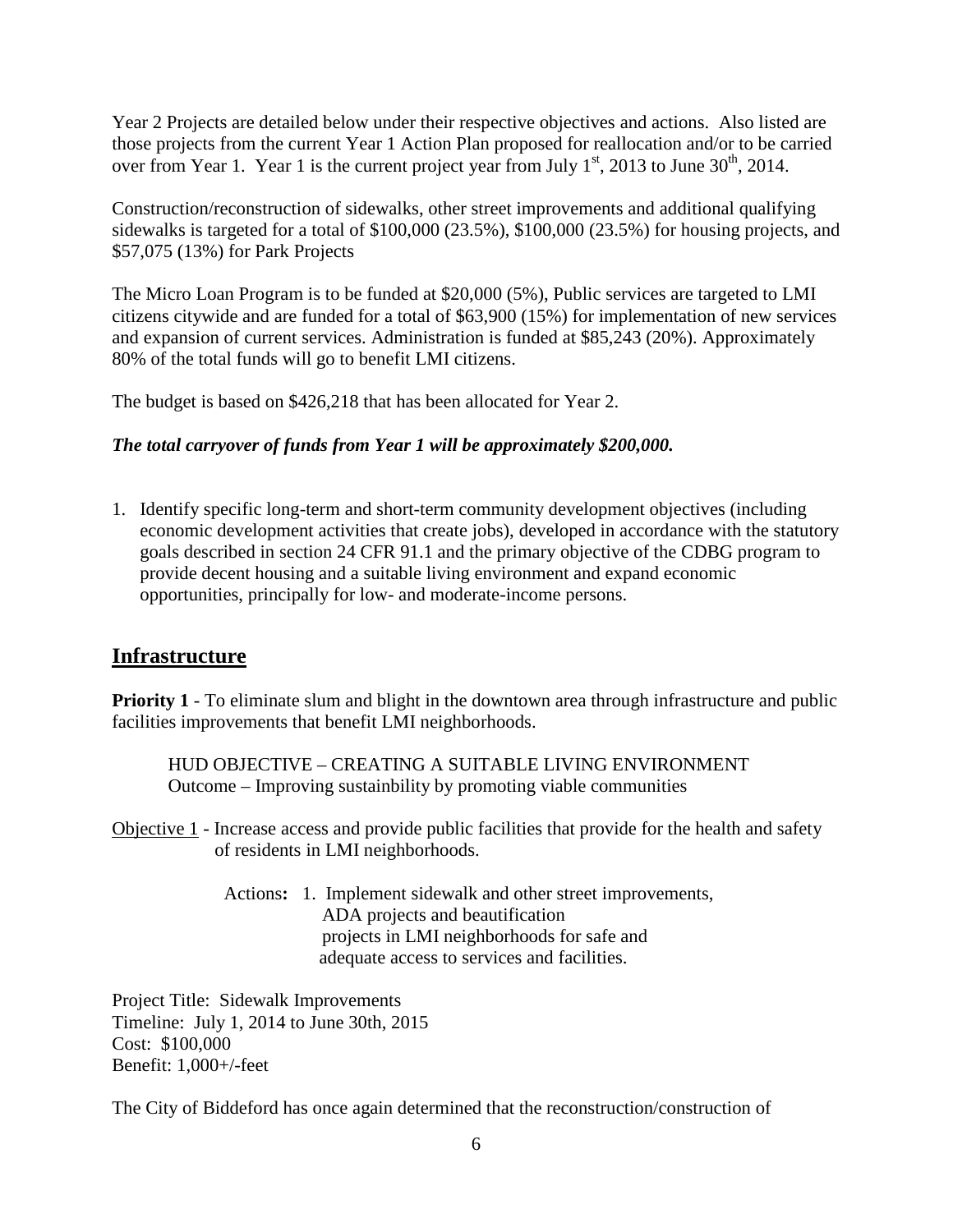sidewalks is a top priority. The following is a list of projects for consideration in Year 2.

- 1) Main Street Sidewalk continue sidewalk/Electrical project
	- a. Clear both sides from Alfred to Adams Street/Lincoln Street, (Construction to be from Alfred to York north side and Alfred to Washington South Side)
	- b. Clear at least 100' up each side street along the route
	- c. Clear Shevenelle Park for potential utility infrastructure
- 2) South Street
	- a. Clear both sides Green to Elm Street, approx. 550'
	- b. Clear north side from Kossuth Street to Green Street, approx 280'
	- c. Clear 100' up side streets along route
- 3) Green Street
	- a. Clear both sides from South to Center Street, approx 400'
- 4) Jefferson Street
	- a. Clear sections that have not been done, from Main St. to Adams St, approx 1000'
	- b. Clear 100' up sides streets in those sections

\_\_\_\_\_\_\_\_\_\_\_\_\_\_\_\_\_\_\_\_\_\_\_\_\_\_\_\_\_\_\_\_\_\_\_\_\_\_\_\_\_\_\_\_\_\_\_\_\_\_\_\_\_\_\_\_\_\_\_\_

In addition, Lincoln Street continues to be at the top of the list but there are design issues since mill buildings are located on one side of the street and there is a question as to if sidewalks should be on both sides of the street. Currently, there are sidewalks on only one side of the street. The design for this street will need to take into consideration the possibility of future businesses locating on this street. The street needs full base reconstruction and has not had major maintanance of any kind since the 1970s. The street is in poor condition and both the street and sidewalks are badly deteriorated posing safety threats.

Water Street from Main to Sullivan, and others located in LMI Census tracts are also under consideration. The possibility of new street lighting and other amenities is also a consideration when any sidewalk is reconstructed/constructed.

Project Title: Park Projects Timeline: July 1, 2014 to June 30th, 2015 Cost: \$57,075 Benefit: TBD

The City owns the Diamond Match property which is a large parcel of land located along the Saco River in Census Tract 252\_01 Block Group 4. The City of Biddeford began restoration planning in 2005 by assessing the condition of the site through a Brownsfields Development Grant. Woodard & Curan completed Phase 1 and 2 of site assessments at the property and Maine Department of Environmental Covenants in April 2008 with final deed recording taking place in November of 2008.

The City plans to continue to convert this former industrial site into a public park with the park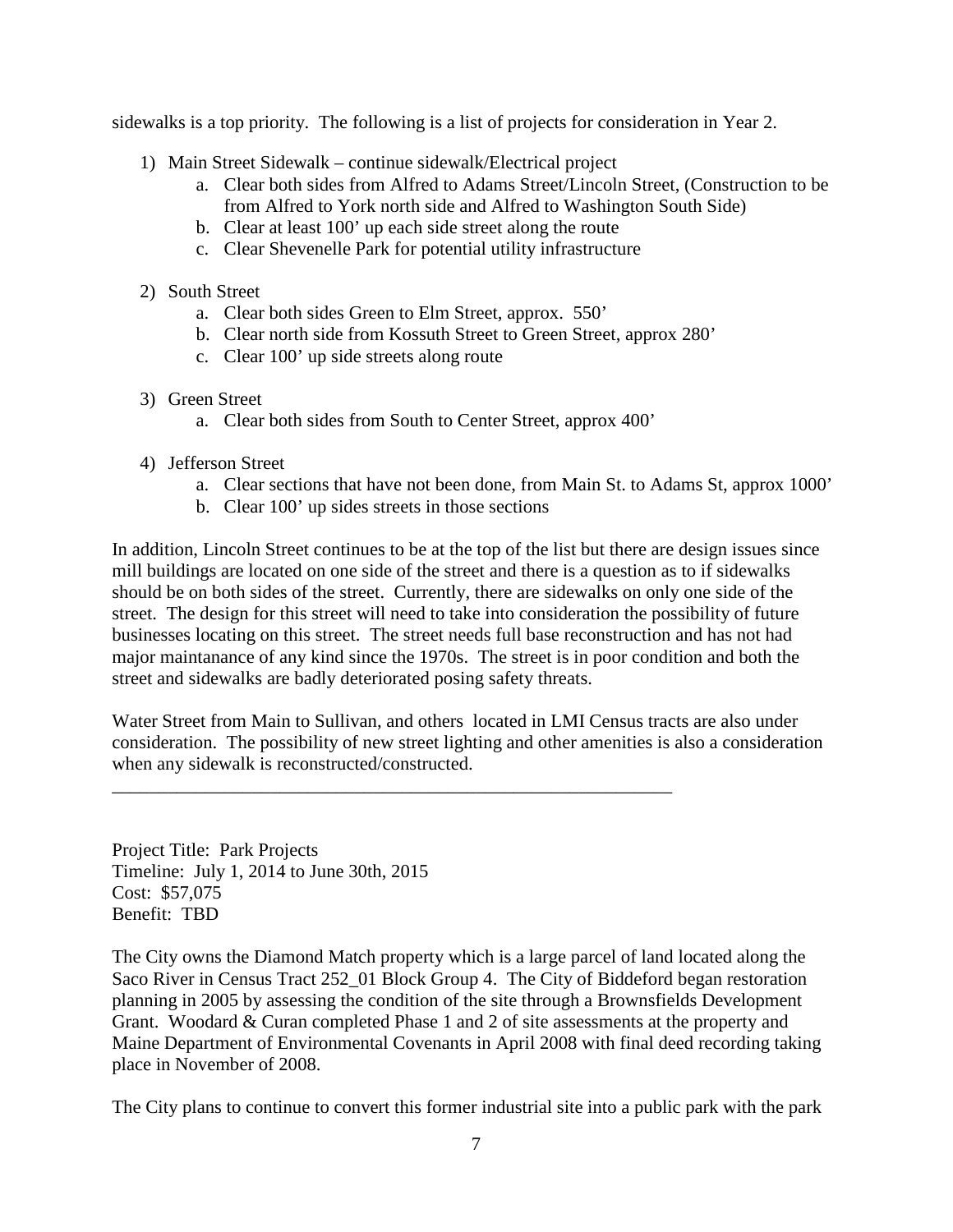becoming part of the "river walk" trail system along the river. The park will retain, to the extent possible, the natural characterof the riverside habitat by retaining indigenous trees and shrubs, limiting site clearing, and utilizing granite slabs (currently at the site) for development into an amphitheater with seating. The park will include walking paths, an outdoor amphitheater, play space, open space, and river views, and will be free and open to the public. Its location in an LMI Census tract will allow residents access to recreational activities and an increased quality of life for residents. In addition, the neighboring Census Tract 252-01 Block Group 1 is comprised of the highest LMI percentage in the City (85.9%) and residents who live in this area are within walking distance to the park. In Phase 2 as listed above construction will begin to develop the park's trails, play space and amphitheater.

In Year 3 of the previous Consolidated Plan, historical and prehistoric archaeological surveys were completed. Engineering and a full flood zone review were completed. In addition, in April 2014 an abandoned railroad trestle was demolished and removed.

The City will also consider additional park space on City owned property designated for park usage in LMI Census tracts, including any outstanding work to be completed in the Williams Court Park Extension Project. Construction of additional park space on City owned and designated space could include demolition, design, engineering, construction of access roadways, parking and general park development, including lighting, benches, etc.. In efforts to provide green space in dense LMI neighborhoods, the City will also consider acquisition of property according to HUD proceedures when opportunities may present themselves in Year 2 of the new 5-Year Consolidated Plan.

## **Economic Development**

**Priority 1** - To eliminate slum and blight in the downtown area through infrastructure and public facilities improvements that benefit LMI neighborhoods.

HUD OBJECTIVE – CREATING ECONOMIC OPPORTUNITIES Outcome – Improving sustainability by promoting viable communities

\_\_\_\_\_\_\_\_\_\_\_\_\_\_\_\_\_\_\_\_\_\_\_\_\_\_\_\_\_\_\_\_\_\_\_\_\_\_\_\_\_\_\_\_\_\_\_\_\_\_\_\_\_\_\_\_\_\_\_\_

Objective 2 - Increase business attraction to promote job creation.

 Actions: 1. Provide loan/grant assitance to commercial property owners and businesses through a Downtown Micro Loan Program.

Project Title: Micro Enterprise Loan Program Timeline: July 1, 2014 to June 30th, 2015 Cost: \$20,000 Benefit: Job creation (TBD)

A Micro Enterprise is typically a commercial enterprise with 5 or fewer employees including the owner. A micro enterprise loan provides credit to establish, stabilize or expand an eligible micro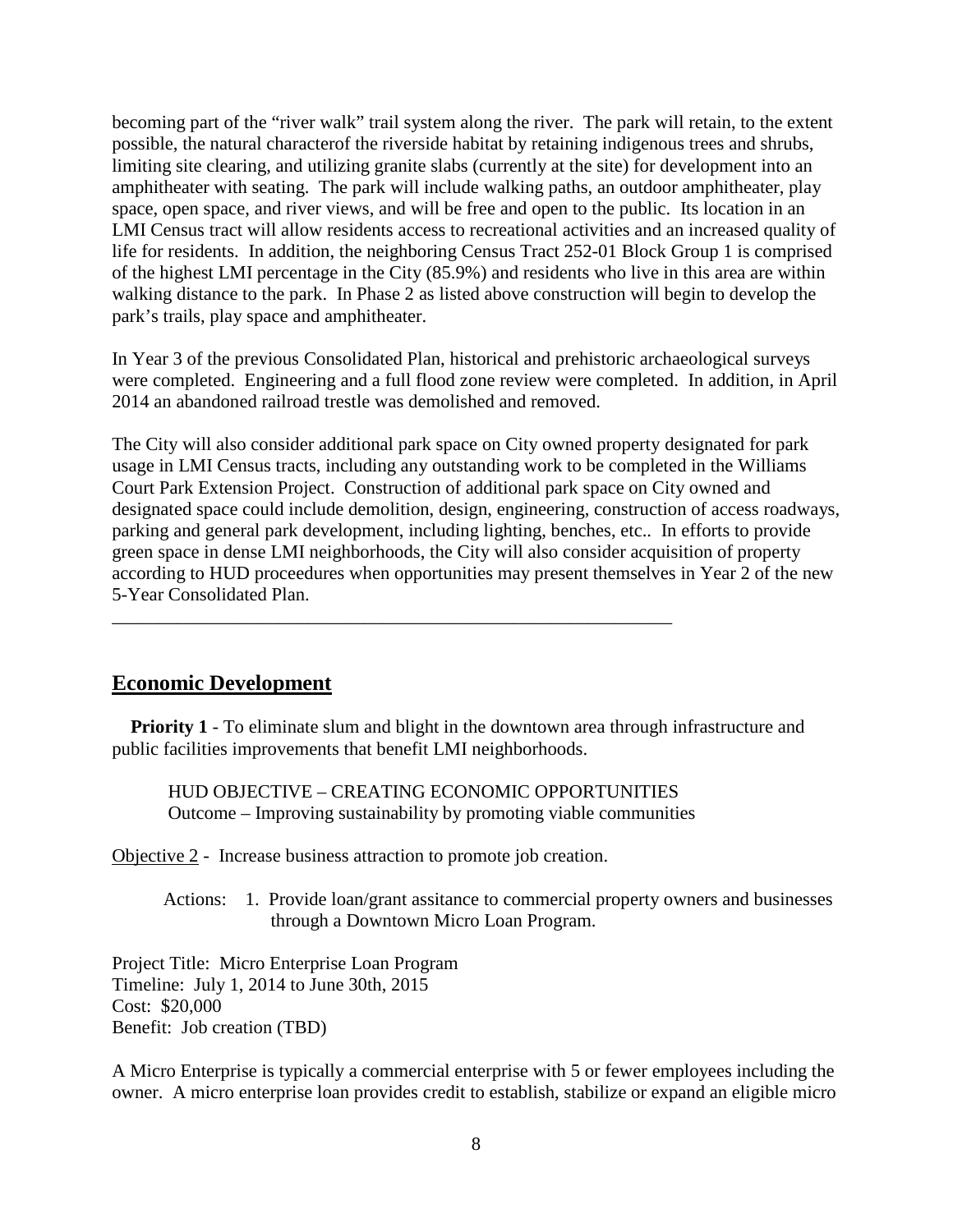enterprise. The loan can also be used for technical assistance and or to provide general support to the business including equipment and renovations. The owner, or at least 51% of the employees, must be low or moderate income, or the business must create 1 full time or 2 part time jobs per \$20,000. The business must be located within the City of Biddeford. This expanded program will continue to be used to provide funding to encourage the development and location of micro enterprises within the City. The program is implemented in partnership with the Biddeford Saco Area Economic Development Corporation.

# **Community Development**

**Priority 4** - Implement strategies to aid the elderly and special needs populations with access to information and services to increase health and safety and reduce reliance on the City's overburdened Health and Welfare Department that can only provide minimal assistance.

HUD OBJECTIVE – CREATING A SUITABLE LIVING ENVIRONMENT Outcome – Improving availability or accessibity of units or services

Objective 1 - Improve the health and safety of the elderly and special needs populations.

 Actions: 1. Provide and coordinate programs that outreach to the elderly and enable the elderly to access assistance that enhances their quality of life.

Project Title: Southern Maine Agency on Aging – Benefits Specialist Timeline: July 1, 2014 to June  $30<sup>th</sup>$ , 2015 Cost: \$16,000 Inkind Commitment \$52,429 Numbers To Be Served/Benefit: 200

The Southern Maine Agency on Aging (SMAA) will provide a Benefits Specialist trained in assisting additonal low-income elderly residents of Biddeford to access the programs and enititlements they are eligible for. The Benefits Specialist will be located at the fully accessible McArthur Library to help seniors in understanding and applying for programs which may include the following: MaineCare, Food Stamps, Fuel Assistance, Veteran's Benefits, Medicare Buy-In, Drugs for the Elderly (DEL), Health Insurance Counselling, Medicare D, and the Tax and Rent Rebate Program. In addition to assisting Biddeford residents for the first time, the Benefits Specialist will be available for annual recertification that many of the programs require and will help residents research their Medicare D presecription plans every year to assure they are in the one that best meets their medication and financial needs. The Benefits Specialist also visits homebound Biddeford elderly who need assistance. The Benefits Specialist will initiate any appropriate appeals processes and lend support during the outcomes associated with denial of benefits to clients whenever possible.

**Priority 3** - Provide educational and work opportunities for homeless and low to moderate income persons, and special needs populations that provide avenues to obtain jobs and/or better

\_\_\_\_\_\_\_\_\_\_\_\_\_\_\_\_\_\_\_\_\_\_\_\_\_\_\_\_\_\_\_\_\_\_\_\_\_\_\_\_\_\_\_\_\_\_\_\_\_\_\_\_\_\_\_\_\_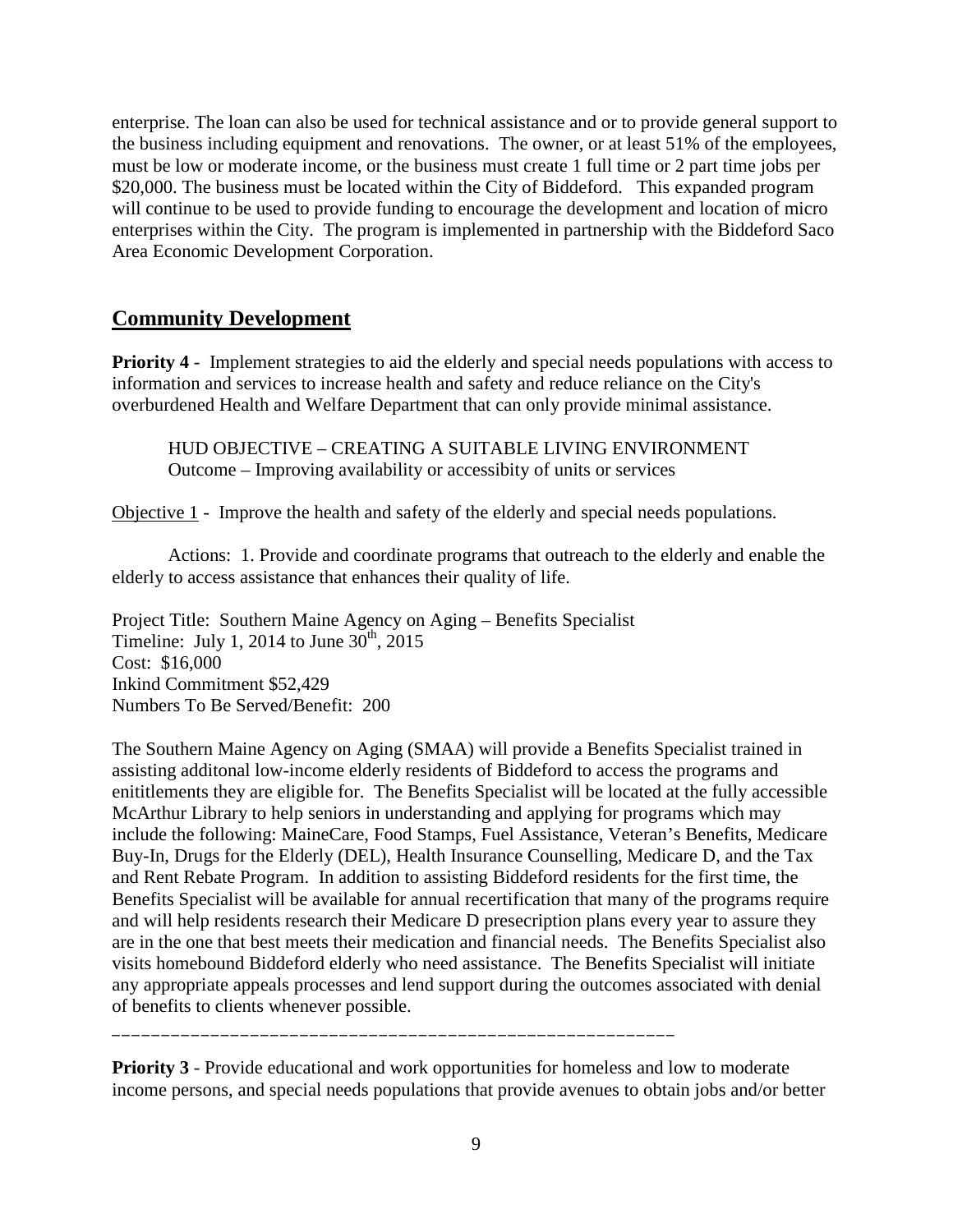paying work opportunities.

HUD OBJECTIVE – CREATING ECONOMIC OPPORTUNITIES Outcome – Improving availability or accessibility of units or services

- Objective 1 Increase the economic prosperity of homeless and low to moderate income persons, and special needs populations, and their ability to afford housing, and health and safety amenities by providing work opportunities and partnerships that provide housing and housing services.
	- Actions: 1. Provide child care and youth programs that increase the opportunity for homeless and low to moderate income persons, and special needs populations to attend educational and training programs, while providing enrichment programs for youths of all ages.

Project Title: VSA Arts of Maine - ArtVan Program Timeline: July 1, 2014 to June 30th, 2015 Cost: \$4,000 Inkind Commitment: \$810 Numbers To Be Served/Benefit: 30

Many children and youth in the Mechanics Park, Bacon Street and downtown area live in low income housing and do not have ready access to traditional summer programs and who lack opportunities for safe self expression, adult supervision and creative outlets for learning. Children who attend the ArtVan Program are provided a safe, creative and tangible way to express art and discover ways to beautify their neighborhood while working together. The program will continue to expand its program in partnership with the Canopy Park Resource Center on Bacon Street and the Community Bicycle Center, Heart of Biddeford, Biddeford Recreation Department and University of New England to engage referrals, provide space and volunteers, and artistic opportunities. In exchange, the ArtVan Program provides a "community arts" program that no entity has the staffing to provide. The program plans to serve additional youths in the program and provide new experiences for those returning to the program. Exanded opportunities for Biddeford youths including; expanding the "Teen Art" section with the Heart of Biddeford to be a larger part of the mill arts community, link with businesses that may use "youth art", and possibly provide particpants opportunities to market art products. Teens will be encouraged to participate in the program as mentors for the younger children, assisting program leaders, and developing neighborhood art that replaces unsightly graffiti. The program will be held at various parks and spaces, located in LMI Census Tracts. The program enables parents and guardians the time to particpate in training, parenting or work opportunities knowing that their child is in a supportive and supervised learning environment.

The crux of the program will be the creation of the art work for the 6th Annual Bacon Street Festival to be held in August on Bacon Street. The Art Work will be comprised of recycled materials and will consist of large and small sculptures, as well as hanging and flat pieces. A Teen Art Team will also be a part of the festival.

\_\_\_\_\_\_\_\_\_\_\_\_\_\_\_\_\_\_\_\_\_\_\_\_\_\_\_\_\_\_\_\_\_\_\_\_\_\_\_\_\_\_\_\_\_\_\_\_\_\_\_\_\_\_\_\_\_\_\_\_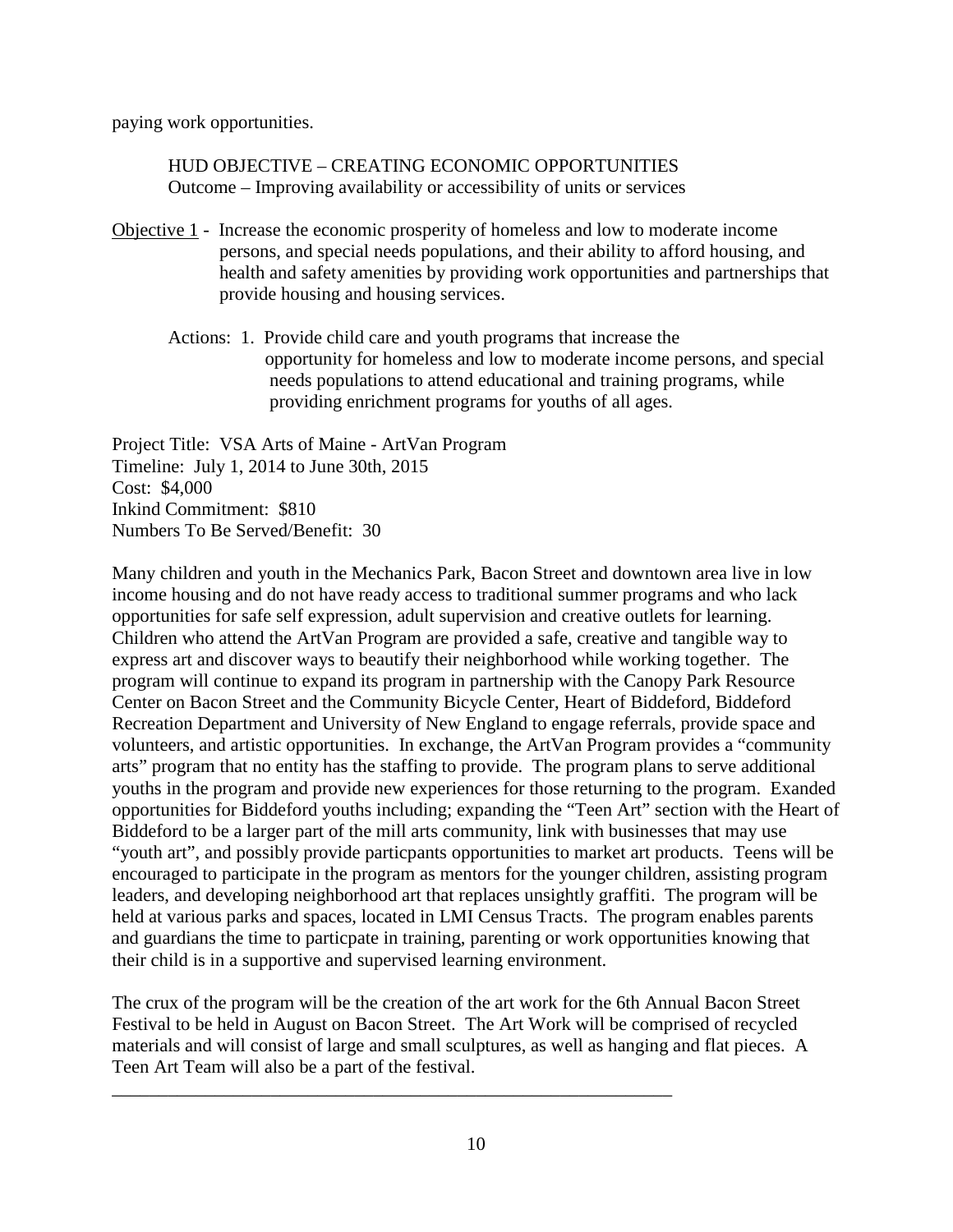3. Link local programs to secondary education and training that would be the "next step" for low to moderate income persons, homeless and special needs populations, and implement training and educational programs for these populations.

Project Title: Seeds of Hope Career Center Timeline: July 1, 2014 to June 30th, 2015 Cost: \$10,000 Inkind Commitment: \$3,290 Numbers To Be Served/Benefit: 100

With the increasing number of unemployed in the Biddeford area, and with the closing of the Career Center in Saco, the resources to help people with resume development, on-line applications, interviewing skills, etc. are now only located in Portland and Springvale. Many of the City's unemployed do not have the financial resources to travel to these communities.

Christ Episcopal Church will continue to sponsor the space for the Career Center and expand the Center's resources to assist additional clients. The Career Center will continue to expand its partnerships with the MacArthur Library, City of Biddeford's General Assistance, Public Access, the Biddeford School District, Biddeford/Saco Chamber of Commerce and Goodwill Workforce Solutions, of which the Career Center is a Workforce Solutions Site. The program will provide expanded services including, the HIRE LOCAL! Program, basic skills programs, support groups, employer pre-screening processes, resume and interview preparedness, etc.

The Career Center will also continue to expand ways to assist clients in becoming Internet literate and confident since many applications are now accessible only online.

Project Title: Maine Way Inc. - Representative Payee Program Timeline: July 1, 2014 to June  $30<sup>th</sup>$ , 2015 Cost: \$16,000 Inkind Commitment: \$9,500 Numbers To Be Served/Benefit: 150

\_\_\_\_\_\_\_\_\_\_\_\_\_\_\_\_\_\_\_\_\_\_\_\_\_\_\_\_\_\_\_\_\_\_\_\_\_\_\_\_\_\_\_\_\_\_\_\_\_\_\_\_\_\_\_\_\_\_\_\_

The Representative Payee Program will be expanded in Year 2 to serve additional clients. The program is implemented by The MaineWay Inc., a transitional housing entity in Biddeford. This service will work with additional LMI clients who receive SSDI and/or SSI. Generally clients come to or seek transitional housing with finances in a state of disarray. They are often severely behind in rent payments or have been served with an eviction notice and CMP disconnection notices. The Maine Way will continue to work with landlords and CMP to develop a plan to bring payments current and provide stable housing for clients. The Maine Way also develops a financial agreement with the client and works with Social Security to maintain the client's benefits. Clients will learn budgeting skills and will be encouraged to access community and other social services. The goal will be to help additional clients attain self-sufficiency in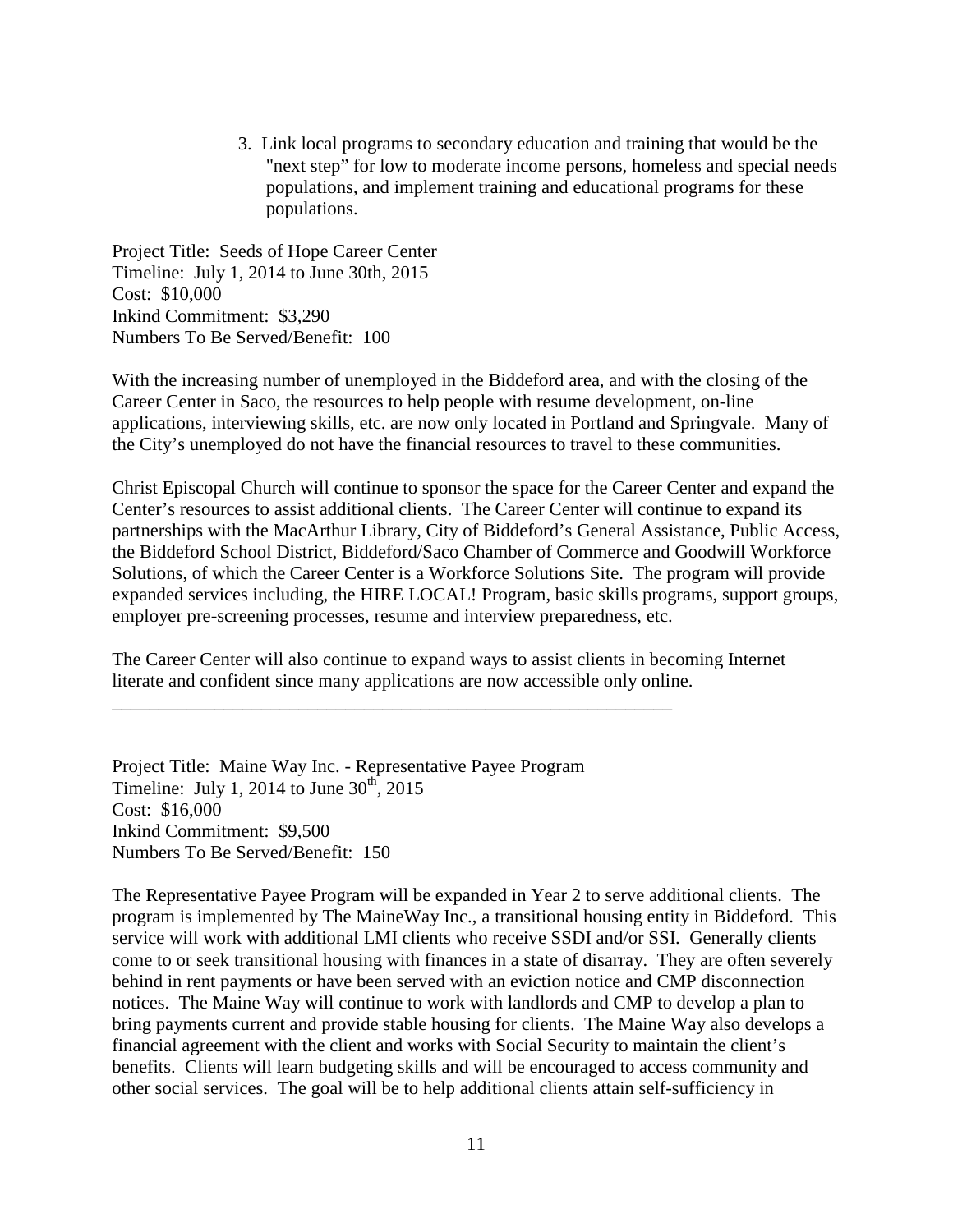handling finances and to help clients to develop and/or recognize skills for employment opportunities. In addition, the MaineWay will work closely with the Biddeford Housing Authority to link clients that may be seeking housing in the City's Housing Program projects while accessing assistance from MaineWay services.

Project Title: ENGINE – Maine FabLab / Design Apprenticeship Program Timeline: July 1, 2014 to June  $30<sup>th</sup>$ , 2015 Cost: \$4,000 Inkind Commitment: \$5,000 Numbers To Be Served/Benefit: 84 (56 LMI)

\_\_\_\_\_\_\_\_\_\_\_\_\_\_\_\_\_\_\_\_\_\_\_\_\_\_\_\_\_\_\_\_\_\_\_\_\_\_\_\_\_\_\_\_\_\_\_\_\_\_\_\_\_\_\_\_\_\_\_\_

ENGINE is launching a Design Apprenticeship Program that will introduce the concept of 3D design and digital machining as part of ENGINE'S Maine FabLab Program. The Design Apprenticeship Program will engage students from the local public schools (K-8), Biddeford Center of Technology, universities, and community colleges, and others, in learning 3D design and fabrication. As a City with a strong manufacturing sector, it is important that Biddeford's youth be prepared for the innovative technologies of the future.

Fab labs are small, community-based workshops that give members of the public, from students to small businesses, access to educational resources and high-tech equipment that can design, develop, and create new products. This Fab Lab Program will be focused on Biddeford youth who will be introduced to new vocations through project based learning. There is a national initiative to create a network of community based Fab Labs and Biddeford may be positioned to be the first in southern Maine.

The FabLab Program will provide scholarships to four low to moderate income students per class, for the 14 weeks of the fall 2014 semester. The class capacity is six students per class. The class will be held after-school from 3:30-5:30 for two hours, one day a week and will be comprised of 3D modeling for printing, graphic design, illustration, and other practical trade courses, including utilizing Khan Academy and Skillshare online courses with in-person mentorship/instruction. It is the goal of this pilot program to introduce Biddeford youth to new technology in manufacturing, while perking the interest of Biddeford's manufacturing sector.

Project Title: Learning Works – Graffiti Busting Program Timeline: July 1, 2014 to June  $30<sup>th</sup>$ , 2015 Cost: \$13,900 Inkind Commitment: \$15,500 Numbers To Be Served/Benefit: 30

\_\_\_\_\_\_\_\_\_\_\_\_\_\_\_\_\_\_\_\_\_\_\_\_\_\_\_\_\_\_\_\_\_\_\_\_\_\_\_\_\_\_\_\_\_\_\_\_\_\_\_\_\_\_\_\_\_\_

Learning Works will establish and implement a graffiti removal program free to local businesses and similar to the successful "Graffiti Busting" program that Learning Works administers in Portland. This program is an opportunity for youth who need community service hours to fulfill their requirement by providing a service that teaches the importance of community service while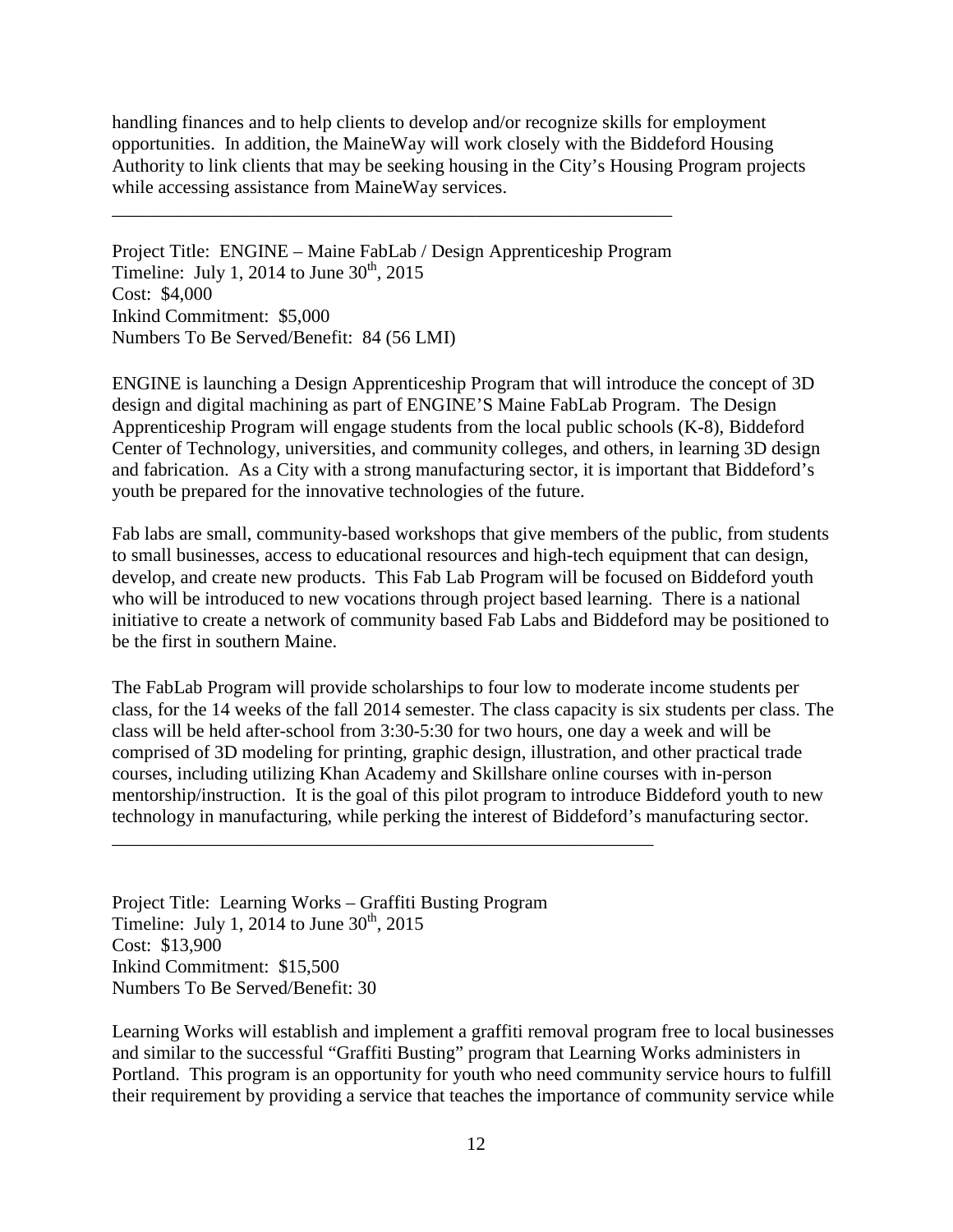benefiting the City. In addition to being trained in the technical aspects and equipment use, program participants will also speak and engage with public officials and business owners gaining valuable social skills. Learning Works is the agency responsible for supervision of this program and acting as the liaison between business owners who need graffiti removed and referral sources. These referral sources include: YouthBuild Biddeford, Targeted Case Managers, Biddeford School Department, and Juvenile Community Corrections Officers.

## **Housing**

**Priority 2** - To provide a strategy to meet the increasing need for transitional to affordable and supportive housing.

HUD OBJECTIVE – PROVIDING DECENT HOUSING Outcome – Improving availability or accessibility of units

- Objective 1 Increase the supply of safe and adequate affordable housing for low to moderate income persons.
	- Actions: 1. Consider making the City's "surplus" and/or tax acquired real estate available for the development of affordable housing.
		- 3. In partnership with other public/private parties, explore the adaptive re-use and redevelopment of non-residential properties, e.g. mills, churches, etc. into affordable housing.
		- 4. Consider and implement when feasible combinations of housing and community space that support LMI neighborhoods and enhance opportunities for housing occupants.
- Objective 2 Preserve and upgrade the City's housing stock serving low to moderate income persons.
	- Actions: 2. Consider acquisition and demolition of blighted properties for construction of new housing when applicable.
		- 5. Undertake a systematic and concentrated program of code enforcement to ensure life safety standards are met and to prevent blighting influences on neighborhoods.
		- 6. Encourage participation by landlords in the Biddeford Landlords Association and encourage partnerships that provide resources for landlords and tenants.